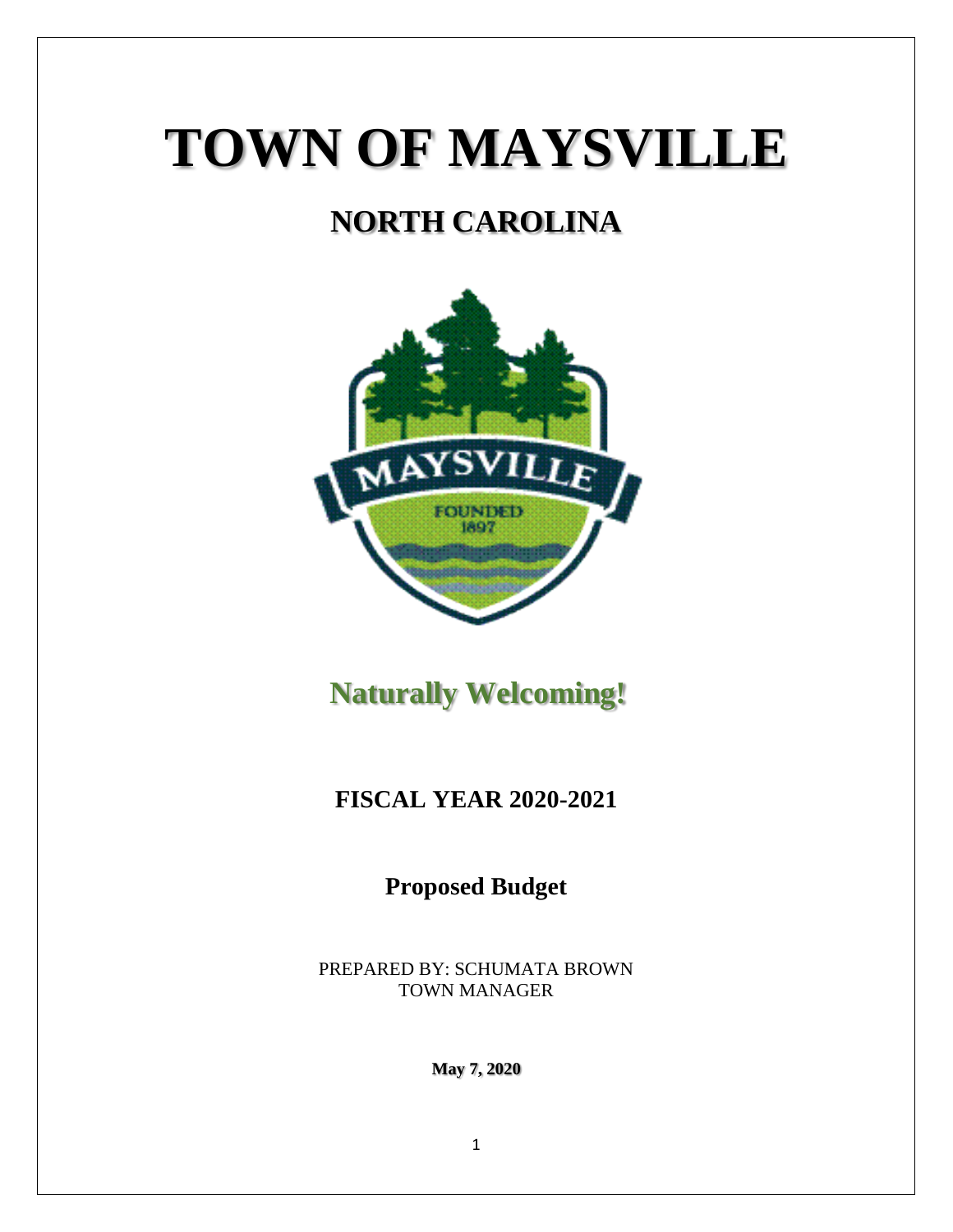# **Maysville Board of Commissioners**





**Mayor Pro-Tem**- Lisa Moore



**Commissioner** – Janet Baker



**Commissioner** – Myra Fryar



**Commissioner** – Dan Ryan



**Commissioner** – Cara Dunn

**Mayor** – Edward Waltz **Town of Maysville** Proposed Budget

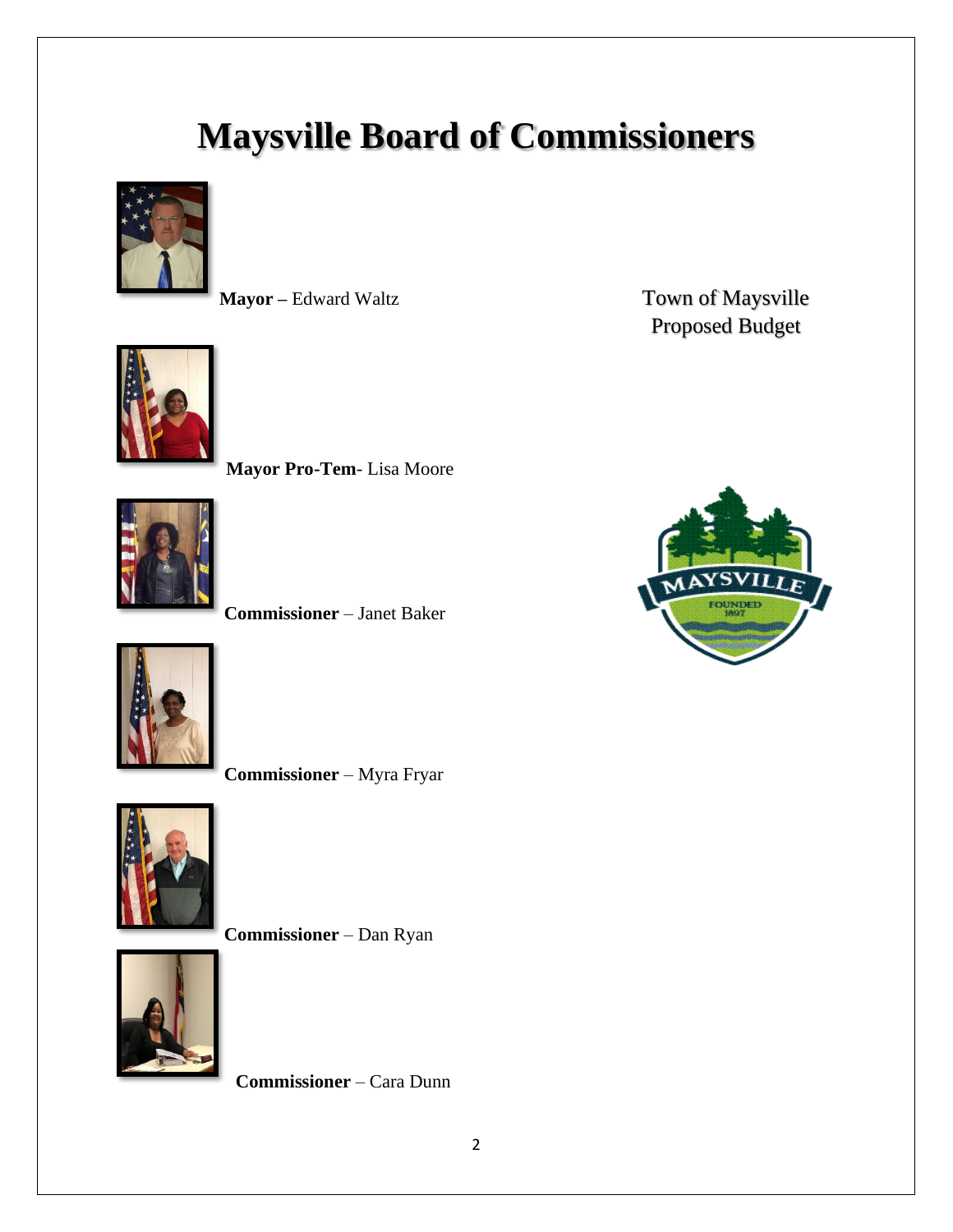

**WELCOMING** Mission: To create a strong Maysville through community growth and business development, while keeping the small-town atmosphere and creating a safe and healthy place for all residents and visitors.

**Vision:** Maysville is a friendly town that places importance on raising families in a safe environment. In our small-town setting, you can participate in a wide range of recreational, cultural, and educational experiences. We offer all types of business opportunities that make it possible for economic growth and development.

#### **Town Administration**

Town Manager Schumata Brown Finance Officer Sholanthè Gordon Police Chief Carl Baugus Public Works Supervisor Vacant Town Attorney Beth Faleris Town Planner **Andy Thomas** Building Inspector Timothy Witting Fire Inspector Micheal Jordan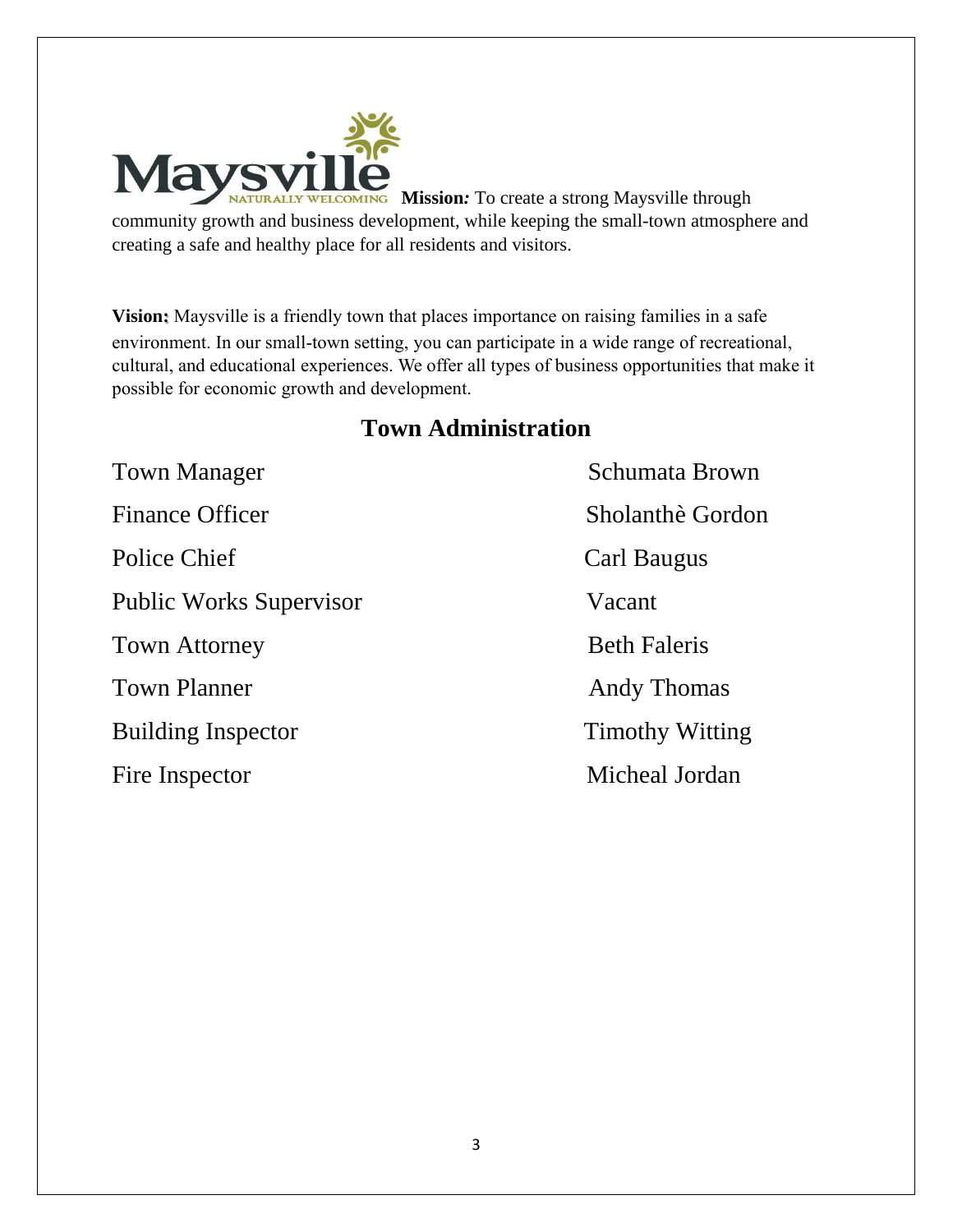# **Introduction**



From the Board of Commissioners and staff of the Town of Maysville, welcome! The pages in this document represent our plans to utilize the Town's resources to continue to provide a quality of life that is safe, clean, prosperous, and enjoyable. Maysville is our home, and we take pride in having the opportunity to improve the Town through our professional lives every day. We are pleased that by reading through this document, you share our desire to enhance one of the most vibrant towns in Jones County. We hope readers at all levels of budget experience will find this document to be an informative presentation of the challenges and opportunities that face the Town of Maysville.



Municipal budgets can be complicated and confusing. Discussions often present the same information from more than one perspective. This document attempts to define and clarify any confusion. Should it fail to do so, please contact the Town Manager's Office at (910)743-4441. Please note, however, that the Town of Maysville's budget document emphasizes functional areas of the Town responsibilities (e.g., Administration Public Safety, Streets, Water & Sewer).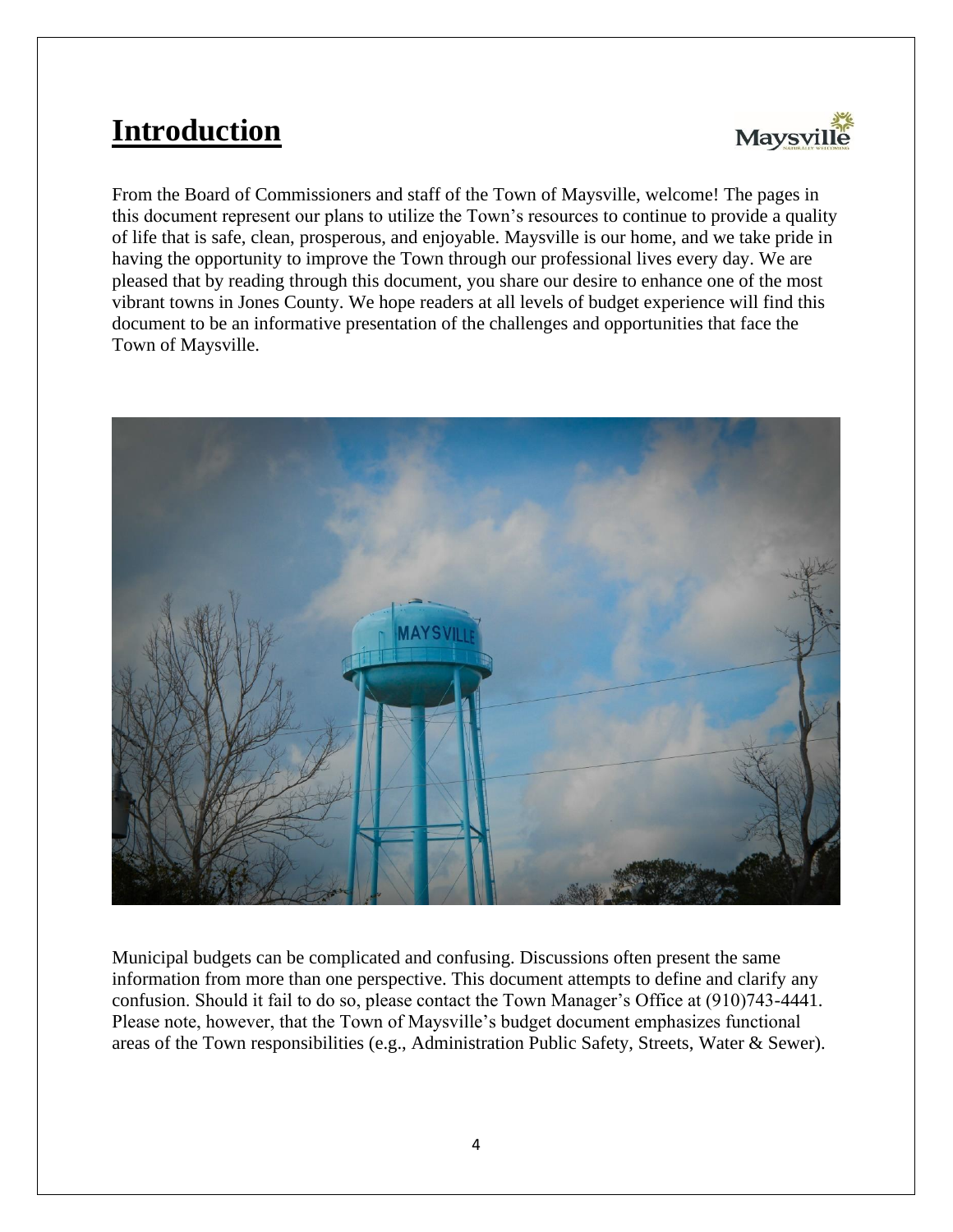# **Introduction**



To present a complete picture of the Town finances and spending plans for FY 2020-21, this detailed Budget Document is organized into the following sections:

\*\*\*\*

**Town Manager's Message:** The Town Manager discusses the issues that affect Town operations. The Town Manager defines the cost of the problems facing the Town (expenditures) and proposes the resources (revenues) to apply to each issue.

**Budget Overview:** Fund and functional area highlights are outlined as well as personnel, operational and capital summary totals.

**Budget Ordinance:** The actual legally binding ordinance that establishes the new annual budget.

**Debt Service:** The Town's debt position is discussed with projections for future debt needs.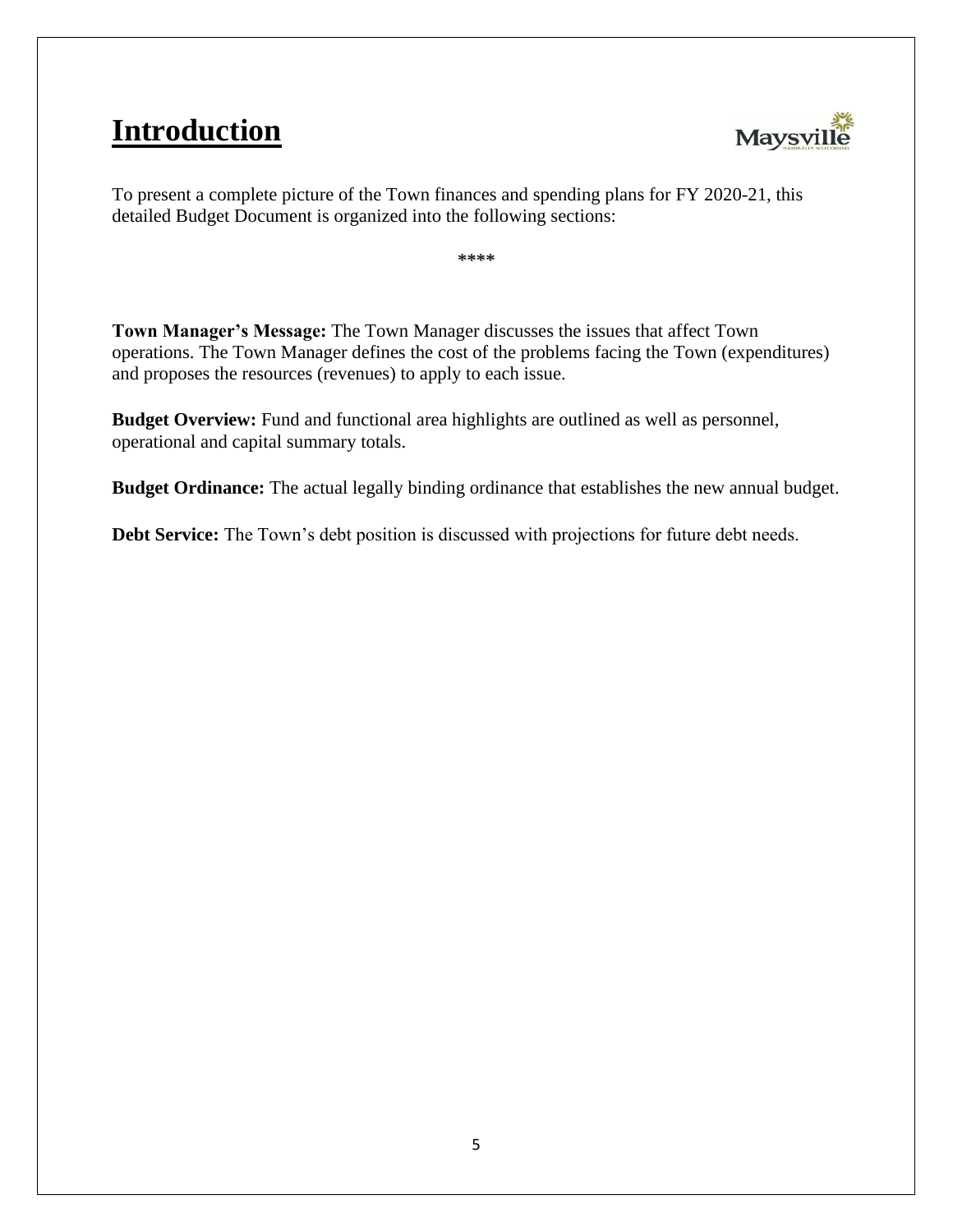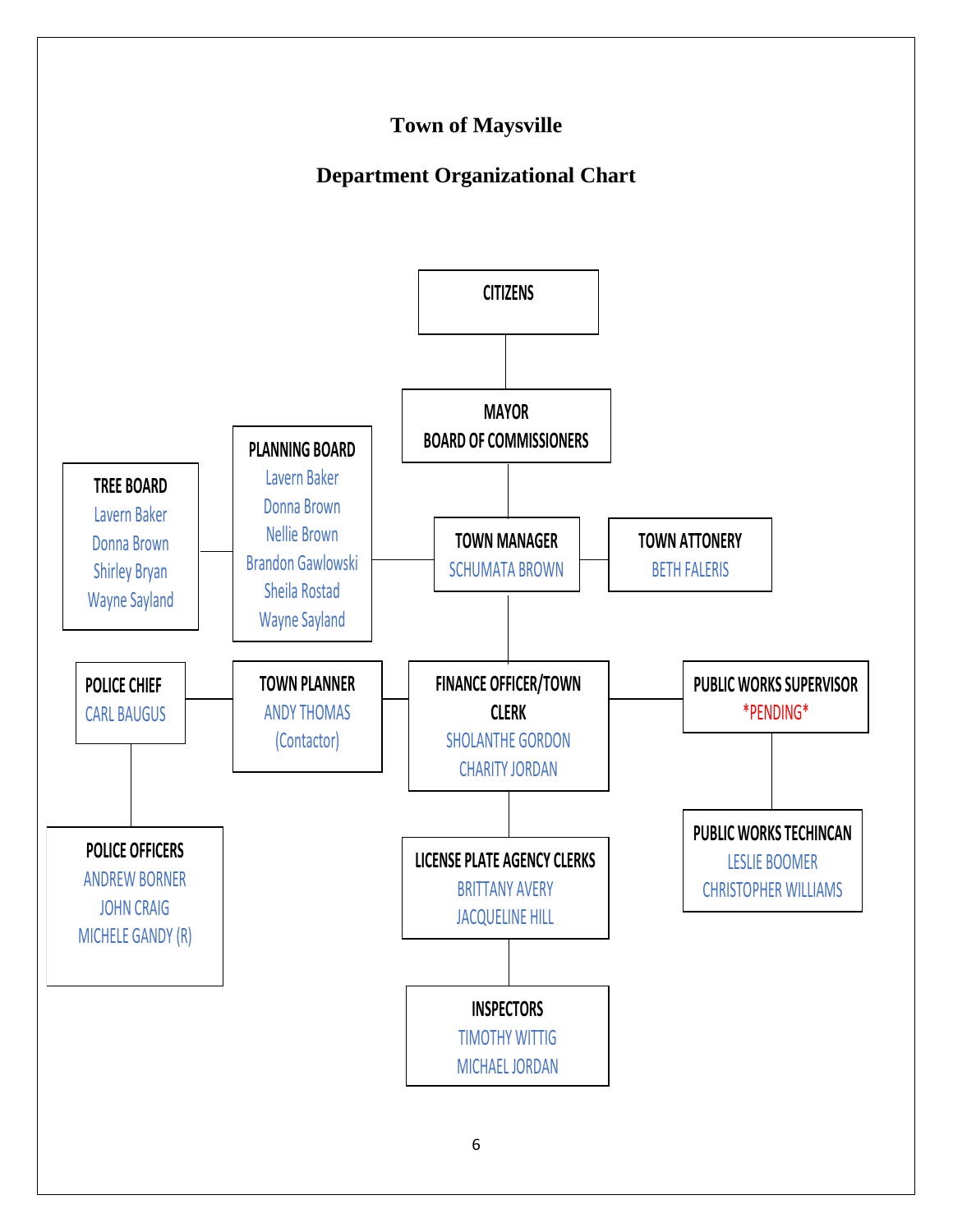#### **Board Priorities**

#### **FY 2020-21 Priorities:**

#### **Mayor Edward Waltz**

1. Improve Financial State

#### **Commissioner Lisa Moore**

- 1. Tear down dilapidated buildings
- 2. Finish/improve the roads/streets
- 3. Water Plant
- 4. Programs for youth
- 5. Improve Financial State

#### **Commissioner Myra Fryar**

- 1. Have people clean up their yard
- 2. Remove old Vehicles
- 3. Repair streets

#### **Commissioner Daniel Ryan**

- 1. Improve the Town's financial state
- 2. Fund clean well + Filtration system
- 3. Get flags for meeting room

#### **Commissioner Janet Baker**

- 1. Tear down dilapidated buildings
- 2. Lights at the park
- 3. Town workers a raise
- 4. Jones Building

#### **Commissioner Cara Dunn**

- 1. Festivals/Community Engagement
- 2. All street beautification
- 3. Less paper used for board meetings (electronics)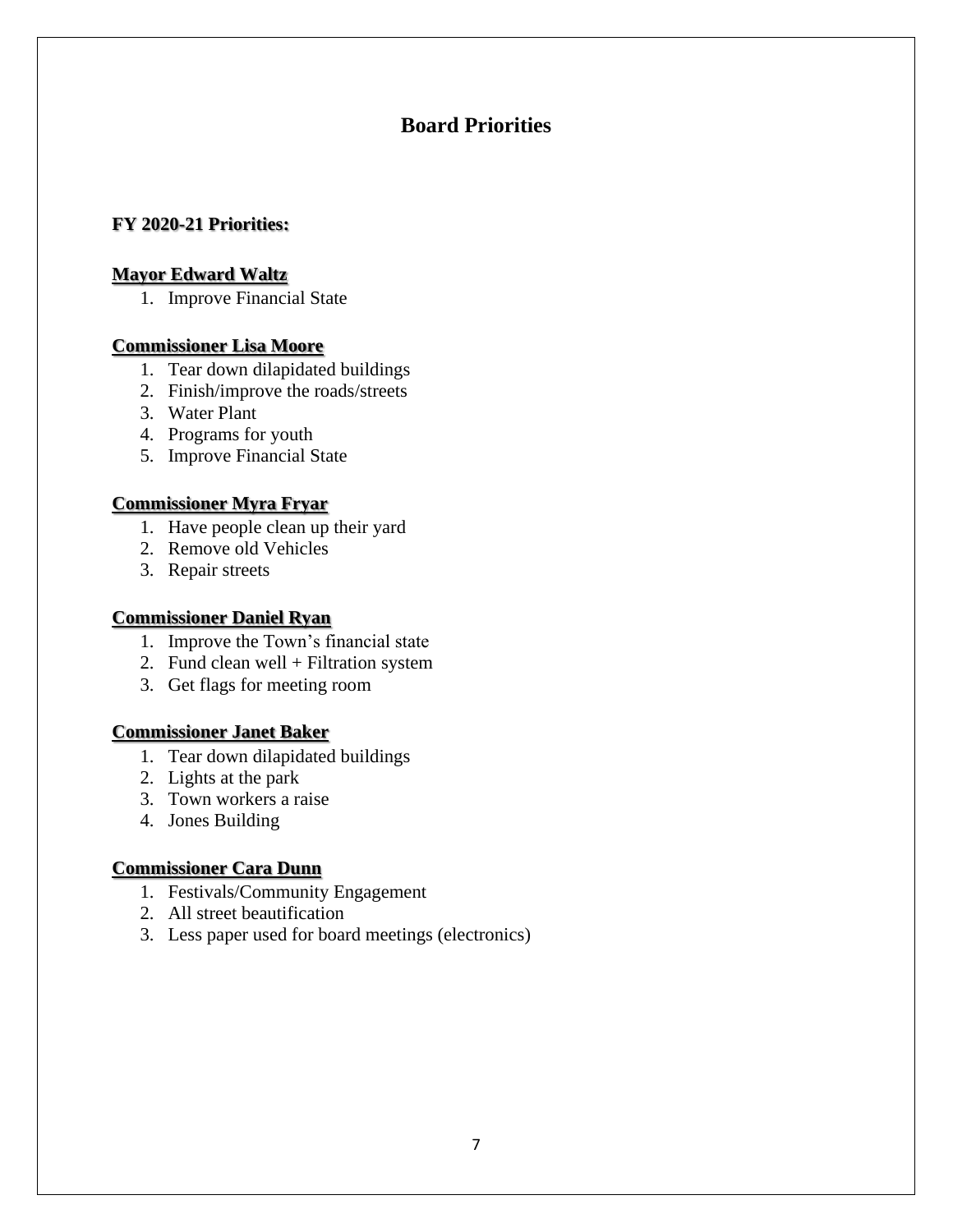

**Town Manager's Budget Message FY 2020-2021**

May 7, 2020

Mayor Edward Waltz Board of Commissioners Town of Maysville PO BOX 265 404 Main St. Maysville, NC 28555

The Honorable Mayor Waltz, Board of Commissioners and Citizens of Maysville:

According to Section 159-11 of the North Carolina General Statutes, I am pleased to present the Town of Maysville's Proposed Budget for FY2020-2021 for your review and consideration. The total Proposed Budget across all funds is **\$1,785,381**; a \$1,114,696, or 39% decrease from the FY 19-20 originally adopted budget.

During the past year, the Town of Maysville has continued to reach many of its established goals. The 2019-20 Annual Audit was a positive indicator on this path as unassigned fund balance grew to **\$776,576 or 68.61%** of the total General Fund expenditures. This contribution to the fund balance was due to three main factors; conservative fiscal management and increased revenue sources, particularly from an increase in Green Recycling franchise fees, FEMA grants and various other grants. The Water and Sewer Fund, for the first time in five years, made a profit.

There are no planned increases in the Ad Valorem tax rate of \$.51/100 for Fiscal Year 2020- 2021.

Each cent on the tax rate represents approximately **\$5,117.** The estimated assessed tax valuation for the Town of Maysville as of January 1, 2019, is **\$49,854,062,** and an estimated collection rate of **87.74%** was used for real and personal taxes. The Town utilized a conservative formula to project real and personal taxes at a level under the allowable tax rate by state law. The tax yield at the current collection rate is **\$228,231**.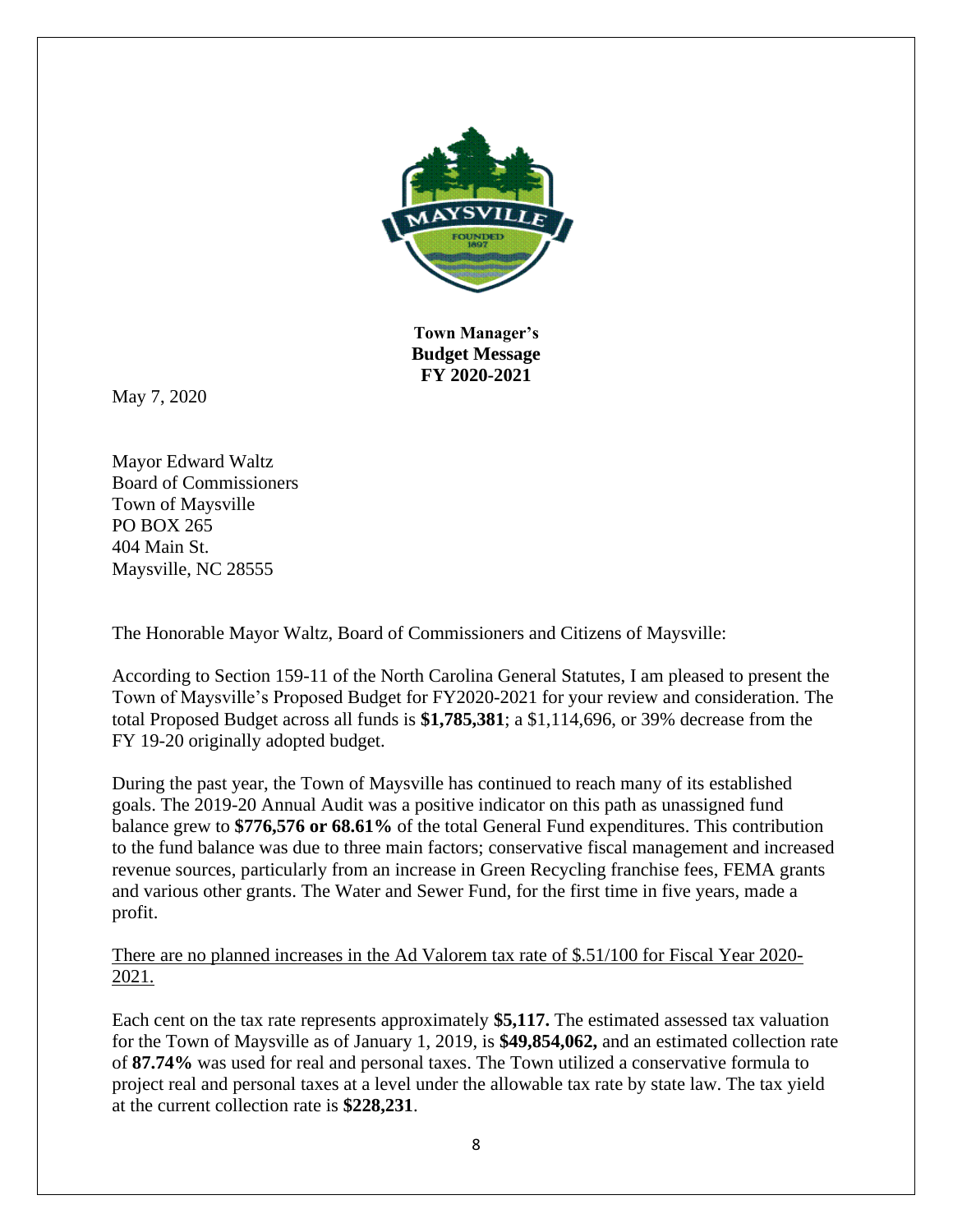Costs of running the Town are increasing across the Board with few options for reducing expenses. Although the current year's budget is meeting expectations, serious challenges remain:

- New revenue sources must be identified as growth in expenses will exceed revenue growth at a point in the future.
- Increasing cost for Local Government Employees Retirement System for the next two years.
- While we made a profit last year the cost to provide water and sewer to customers continues to increase, recurring increases are expected in the following years.

Positive development affecting the Town budget include:

- Upgrade to the WWTP and a force-main out to Green Recycling.
- A extended force-main to Green Recycling.
- A NCORR Grant of \$500,000 for debt relief, payroll and vehicle. (not in the budget will have to make a budget amendment.)

To maintain the new infrastructure, to continue upgrading and expand the water treatment plant, and to continue for the Water and Sewer fund to be self-sufficient, a modest water and sewer rate increase is recommended. A four (4) percent rate increase is recommended for inside water and sewer customers and a five (5) percent for outside water and sewer customers. The proposed rate increases only affect the accessibility fee.

The proposed budget also includes a \$.50 an increase in the solid waste fee due to the rise by Waste Industries fees.

In the past three years, we have experienced two hurricanes and today COVID-19, each of those events has and will affect the budget in some way. Also, the Governors vetoed state budget will have an adverse result on Maysville financial state.

In this unprecedented time, we must remain, good stewards of the public's money, as we are facing the challenges (and opportunities) of making sound investments that improve our economic wellbeing, providing core services that will enhance the quality of life for the citizens we serve and maintaining our facilities and properties.

The FY2020-2021 budget was created around Maysville's vision and mission statement.

I am thankful for all the Town department heads and elected officials who worked diligently on this budget. Town employees remain focused on bringing cost-effective services and excellent customer service to the citizens, property owners and guests of Maysville. I wish to particularly thank Finance Officer Sholanthe Gordon, as well as Chief Baugus, for their invaluable insights and contributions to the creation of this proposed budget. The development of the FY2020-2012 was made more difficult due to the current pandemic.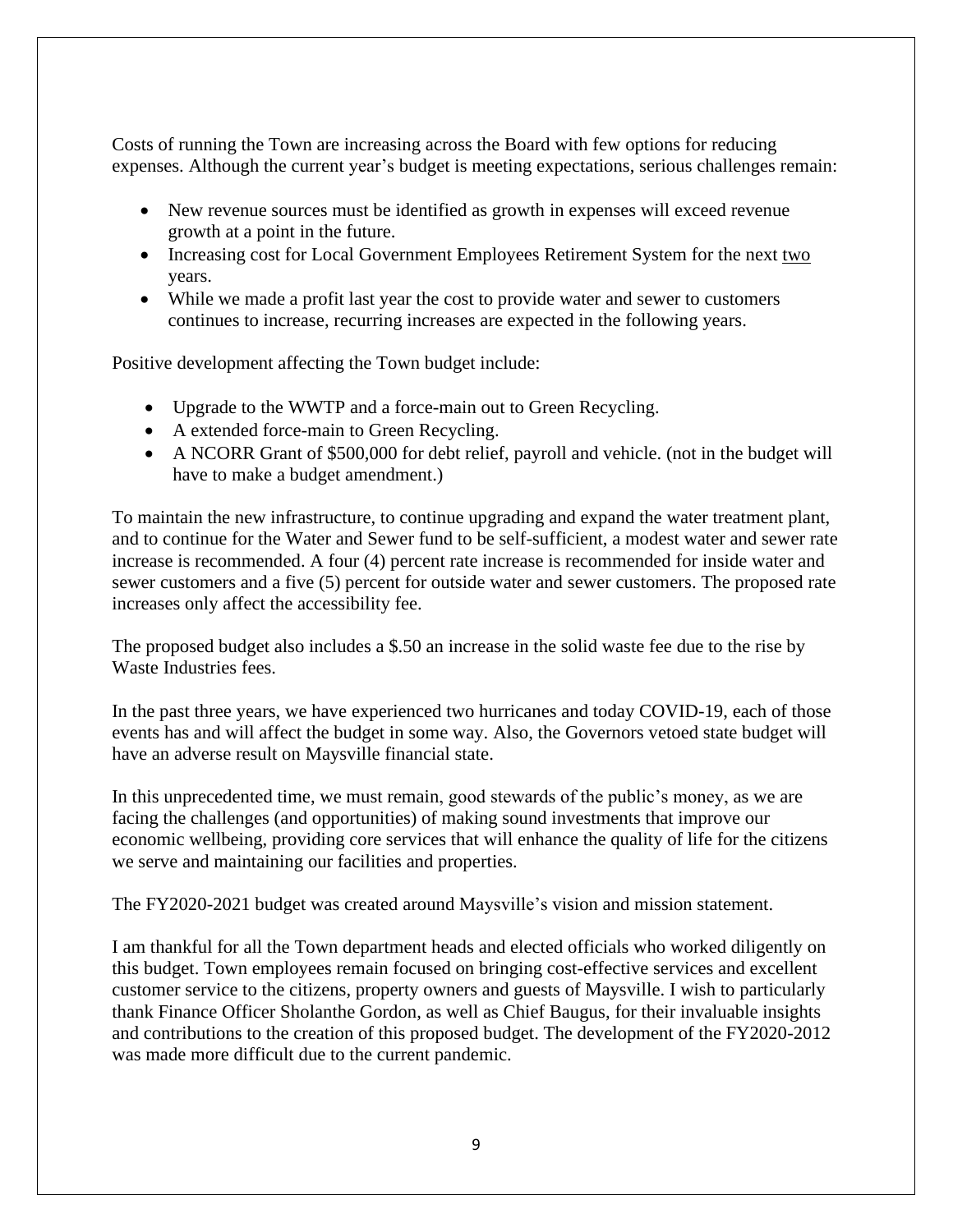In the end, the recommendations contained herein are those of the Town Manager. I appreciate the opportunity to serve the Board of Commissioners and the citizens of Maysville. I look forward to working with the Board to review these recommendations and adopt a budget ordinance for FY2020-21.

Respectfully submitted,

Schumata Brown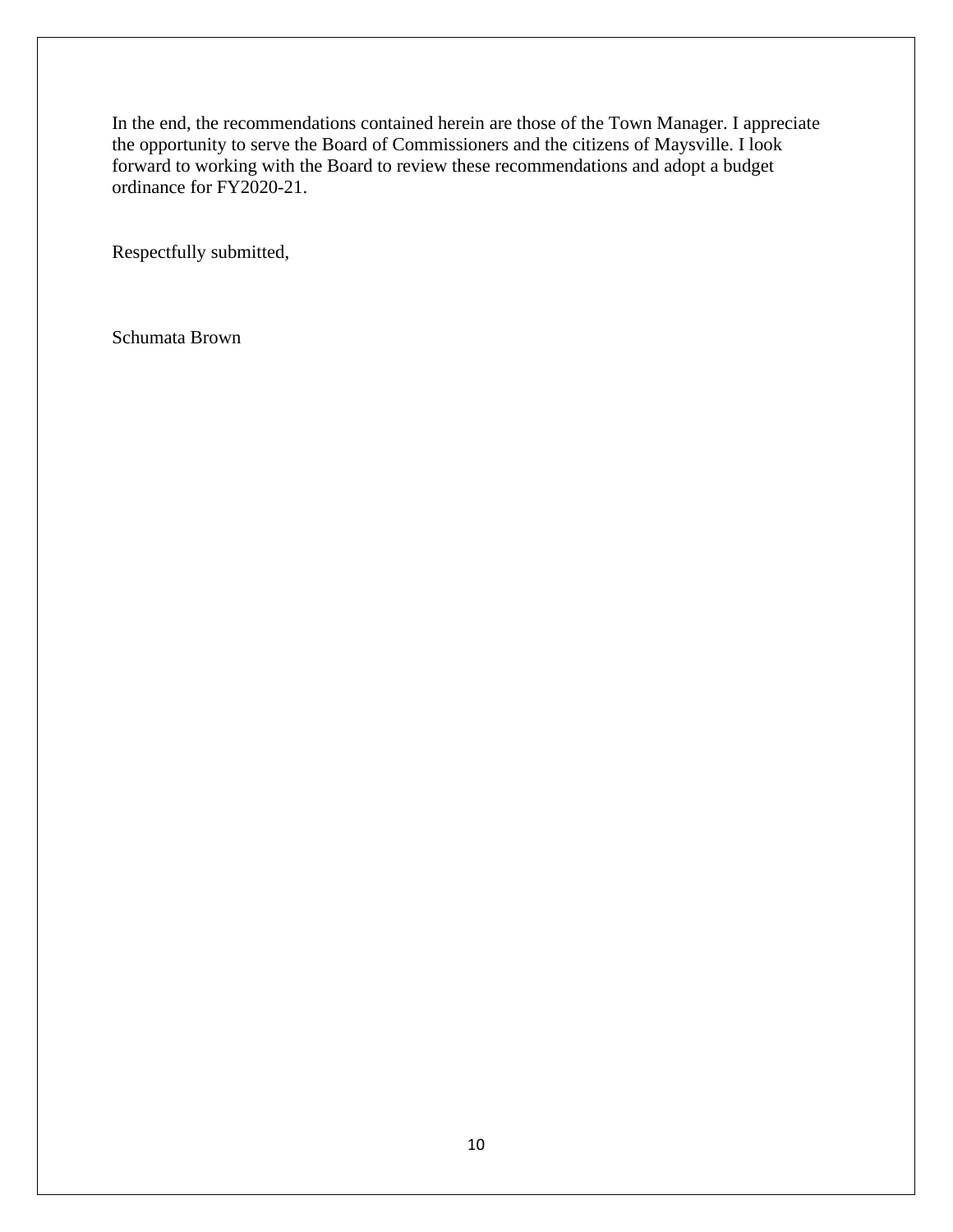

**Summary of 2020-2021 Budget**

#### **BUDGET OVERVIEW**

The following documents are a detailed summary of the 2020-2021 Budget. The Town of Maysville utilizes a departmental budget. Expenditures are approved by department. Funds or expenditures are allocated to departments within two different funds. The General Fund serves as the primary fund for all governmental operations and expenditures. The second is the Enterprise Fund, and this fund is utilized for the business operations of water and wastewater system. The Enterprise Fund is designed to function as a business generating profit to pay for all expenses, including current and future capital improvements.

#### **GENERAL FUND (10 FUND)**

The General Fund or 10 Fund comprises all the revenues from property, sales, and other taxes and governmental fee collections (excluding water and sewer operations). The General Fund includes all operational expenses for the following departments: Administration, Police, Fire, Streets, Parks and Recreation, Powell Bill, and Governing Body.

#### **REVENUE**

This budget includes **no property tax increase,** with the rate to remain at **\$0.51** per \$100 valuation. Sales tax numbers are expected to increase for the Town; however, we did calculate a slight increase at this time to take a conservative approach.

The total revenue projection is **\$1,281,381**. The projected real and personal tax revenue is \$219,000. This is a \$25,414 increase from FY 19-20 adopted budget.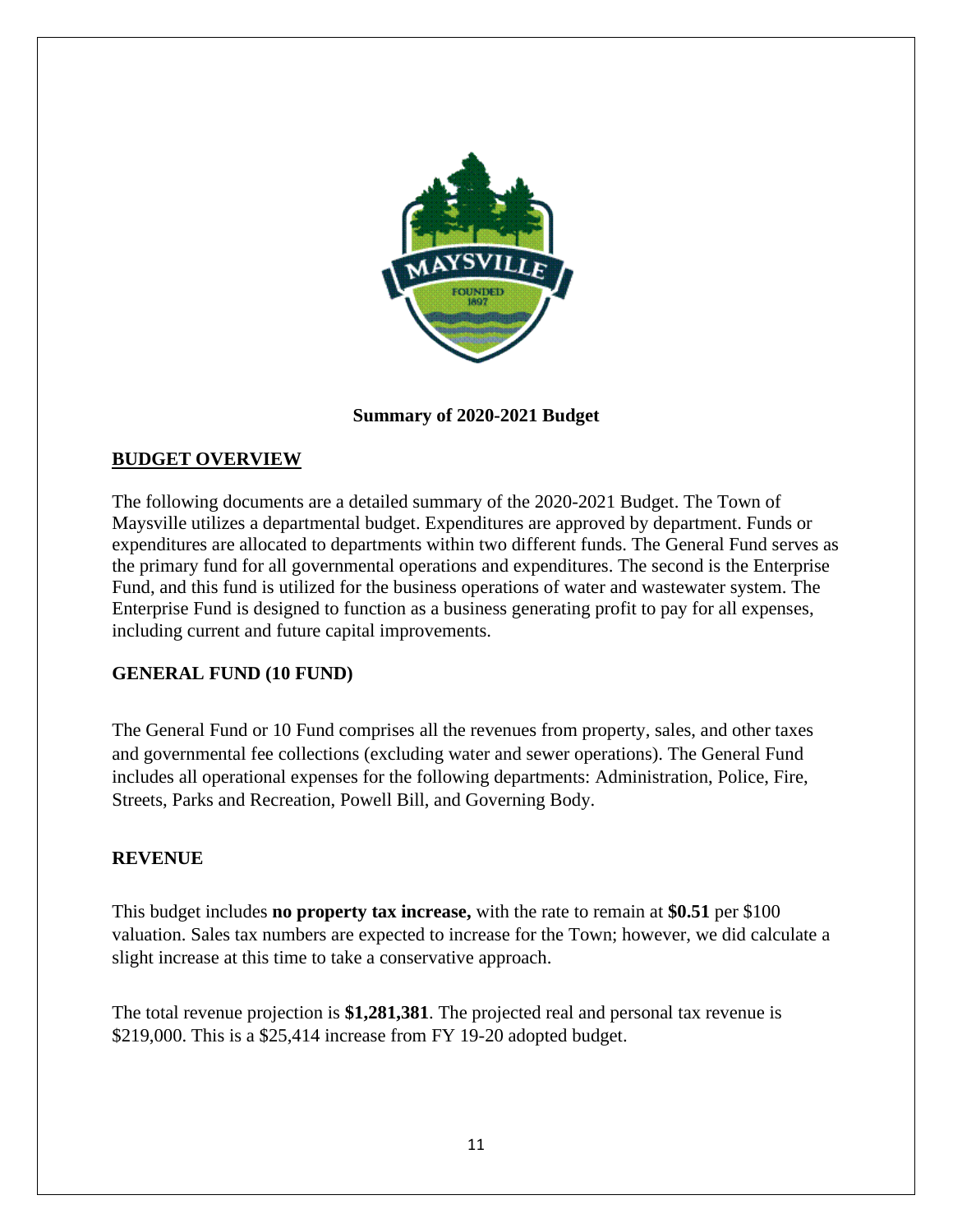Staff is anticipating a **decrease** in both property tax collection and sales tax. The anticipated decline is due to COVID-19. To maintain fiscally conservative budget numbers, only modest gains are being projected in this budget.

#### **EXPENSES**

After careful consideration, the following budget recommendations represent Board goals, Departmental input, and Community needs within the current tax rate of **\$0.51** per \$100 valuation. The total recommended budget is **\$787,599.**

| <b>EXPENSES</b>                        |   |           |
|----------------------------------------|---|-----------|
| Administration (410)                   | ◡ | 787,599   |
| Police $(510)$                         |   | 191,822   |
| Parks & Recreation / Fire-Rescue (530) | Φ | 105,560   |
| Streets $(560)$                        |   | 132,262   |
| LPA(710)                               | ◡ | 64,138    |
| <b>EXPENSE TOTAL</b>                   |   | 1,281,381 |

The budget recommendation includes a 2.5% COLA for all employees.

#### **Departmental Highlights**

**Administration:** The proposed budget for Administration is **\$787,599.** This recommendation includes funding (15k) to purchase the property behind the town hall. There is also a 500K NCORR grant contributing to the increase in the fund.

**Police:** The proposed budget for the Police Department is **\$191,822.** Highlights in this proposed budget include a decrease in expenditures. We also budgeted to hire a part-time officer. There are funds budgeted to purchase flooring for the new police department.

**Parks & Recreation/Fire- Rescue:** The Parks & Recreation/Fire-Rescue is **\$105,560.** The recommendation includes **\$15,000** to partner with Jones County to form a recreation department. An increase in Frost Park Special Events for the 4th of July celebration**.** There is funding to repair sidewalks and to start phase one for a permanent stage at Frost Park.

**Streets:** The proposed budget for Streets is **\$132,262.** The proposed budget includes **\$21,000** for street paving and edging—funding to purchase a side mower. The proposed budget also provides funding for erosion repair for Maple St ditch and to replace street signs (this will be funded by FEMA reimbursement.

**LPA:** The proposed budget for the LPA is **\$64,136.** This is mainly to fund salaries.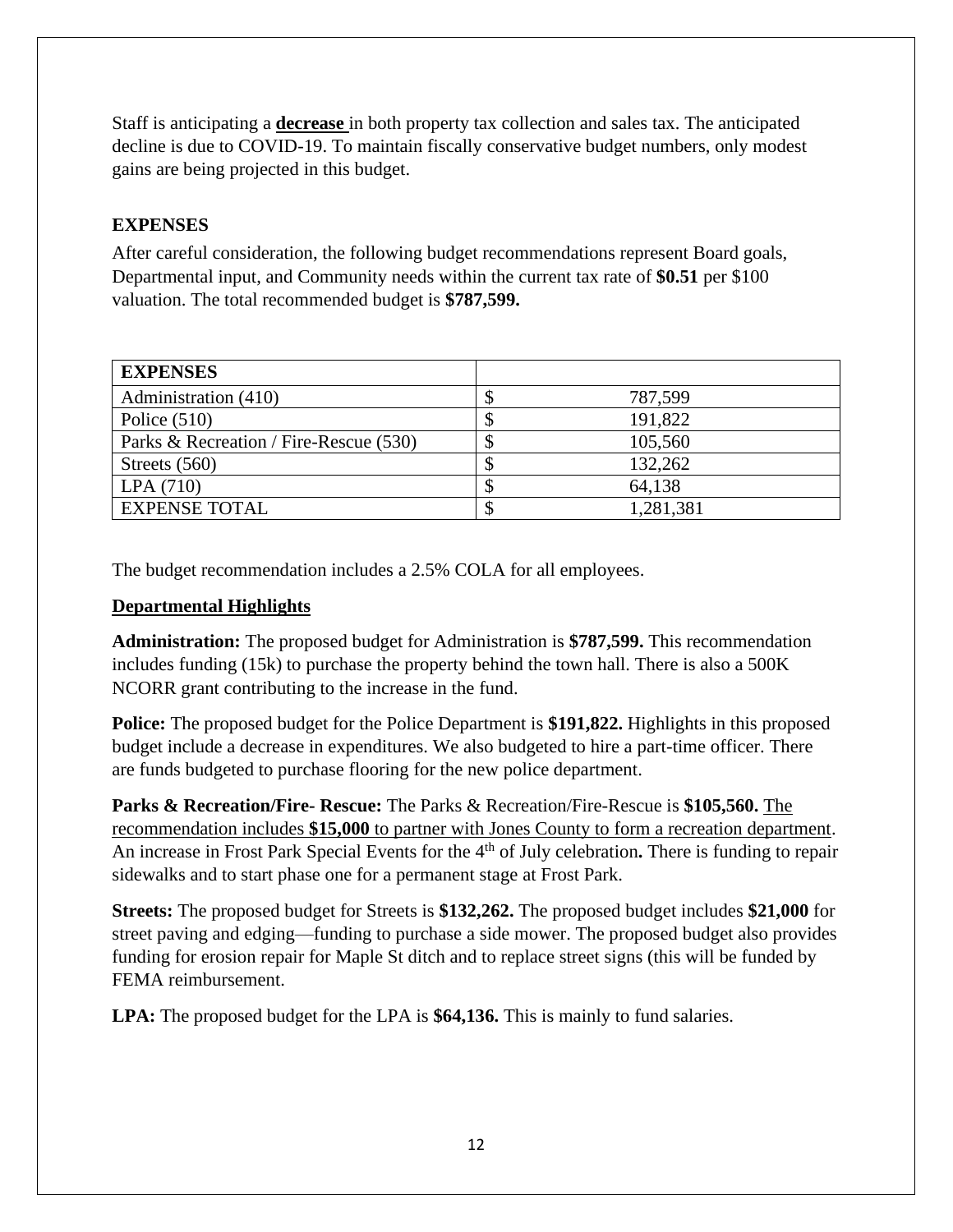

The following graph depicts the funding break down by department:

#### **Fund Balance**

The Town maintains a fund balance, or savings account, to ensure it can continue operations in the event of an emergency or unexpected delay in revenue. The available fund balance is also used to hold excess funds from previous budgets and utilized to make purchases of necessary capital items. The Town strives to maintain a healthy fund balance well above the state required 8% of the operating budget.

#### **ENTERPRISE FUND (30 Fund)**

The Town operates the water and wastewater system through an enterprise fund. These operations are treated like a business. To continue to provide these services, the Town must make a profit or obtain grants to replace aging infrastructure.

#### **REVENUE**

Revenue in the Enterprise Fund is derived directly from consumer fees or rates. The Town of Maysville pumps water from the Castle Hayne Aquifer. The Town maintains its water tower and sewer plant. This process involves the entire infrastructure necessary to deliver the water and to collect the wastewater from the consumer, the infrastructure required to treat the waste, and the staffing to service the infrastructure and collect payments. We are currently purchasing water from Jones County.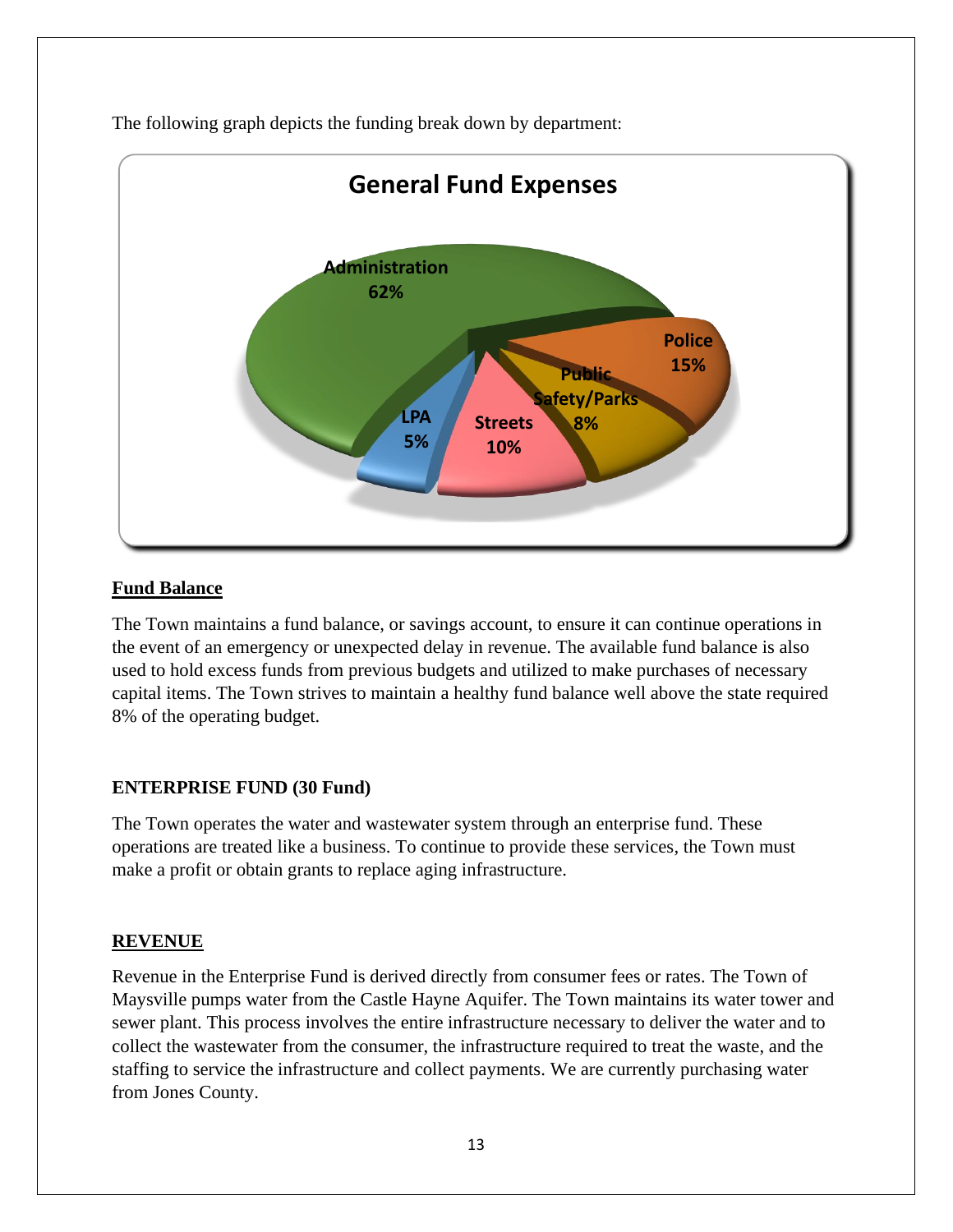The total projected revenue from the sale of water and treatment of wastewater is **\$504,000.** This includes \$490,000 from the sale of water, treatment of wastewater, and service charges.

Staff is proposing a rate increase to address revenue deficits.

The Town charges higher rates for customers living outside town limits, which accounts for fewer than 20 customers.

Staff is proposing a **4%** increase for in-town citizens and a **5%** increase for out-of-town citizens to the accessibility fee in the proposed budget. This represents an increase of \$1.43 for in-town citizens and \$2.06 for out of town citizens.

| <b>Monthly Base Charge</b>                     |                    |                    |  |
|------------------------------------------------|--------------------|--------------------|--|
| <b>Inside City Limit Rates</b>                 | <b>Current</b>     | <b>Proposed</b>    |  |
| Water                                          | \$11.75            | \$12.22            |  |
| <b>Sewer</b>                                   | \$23.92            | \$24.88            |  |
|                                                | <b>Water/Sewer</b> | <b>Water/Sewer</b> |  |
| 10,000                                         | \$7.13/\$10.50     | \$7.13/\$10.50     |  |
| 10,001-25,000                                  | \$7.88/\$11.00     | \$7.88/\$11.00     |  |
| 25,001-50,000                                  | \$8.63/\$11.50     | \$8.63/\$11.50     |  |
| 50,001 and beyond                              | \$9.38/\$12.00     | \$9.38/\$12.00     |  |
| <b>Accessibility Fee (0 gallons)</b>           | \$35.67            | \$37.10            |  |
| <b>Monthly Average Bill (3500)</b><br>gallons) | \$97.37            | \$98.88            |  |

The following table illustrates the proposed rate recommendations:

| <b>Monthly Base Charge</b>                       |                    |                    |
|--------------------------------------------------|--------------------|--------------------|
| <b>Outside City Limit Rates</b>                  | <b>Current</b>     | <b>Proposed</b>    |
| Water                                            | \$14.82            | \$15.56            |
| <b>Sewer</b>                                     | \$26.34            | \$27.66            |
|                                                  | <b>Water/Sewer</b> | <b>Water/Sewer</b> |
| 10,000                                           | \$8.13/\$12.60     | \$8.13/\$12.60     |
| 10,001-25,000                                    | \$8.88/\$13.20     | \$8.88/\$13.20     |
| 25,001-50,000                                    | \$9.63/\$13.80     | \$9.63/\$13.80     |
| 50,001 and beyond                                | \$10.38/\$14.40    | \$10.38/\$14.40    |
| <b>Accessibility Fee (0 gallons)</b>             | \$41.16            | \$43.22            |
| <b>Monthly Average Bill</b><br>$(3500)$ gallons) | \$113.71           | \$115.77           |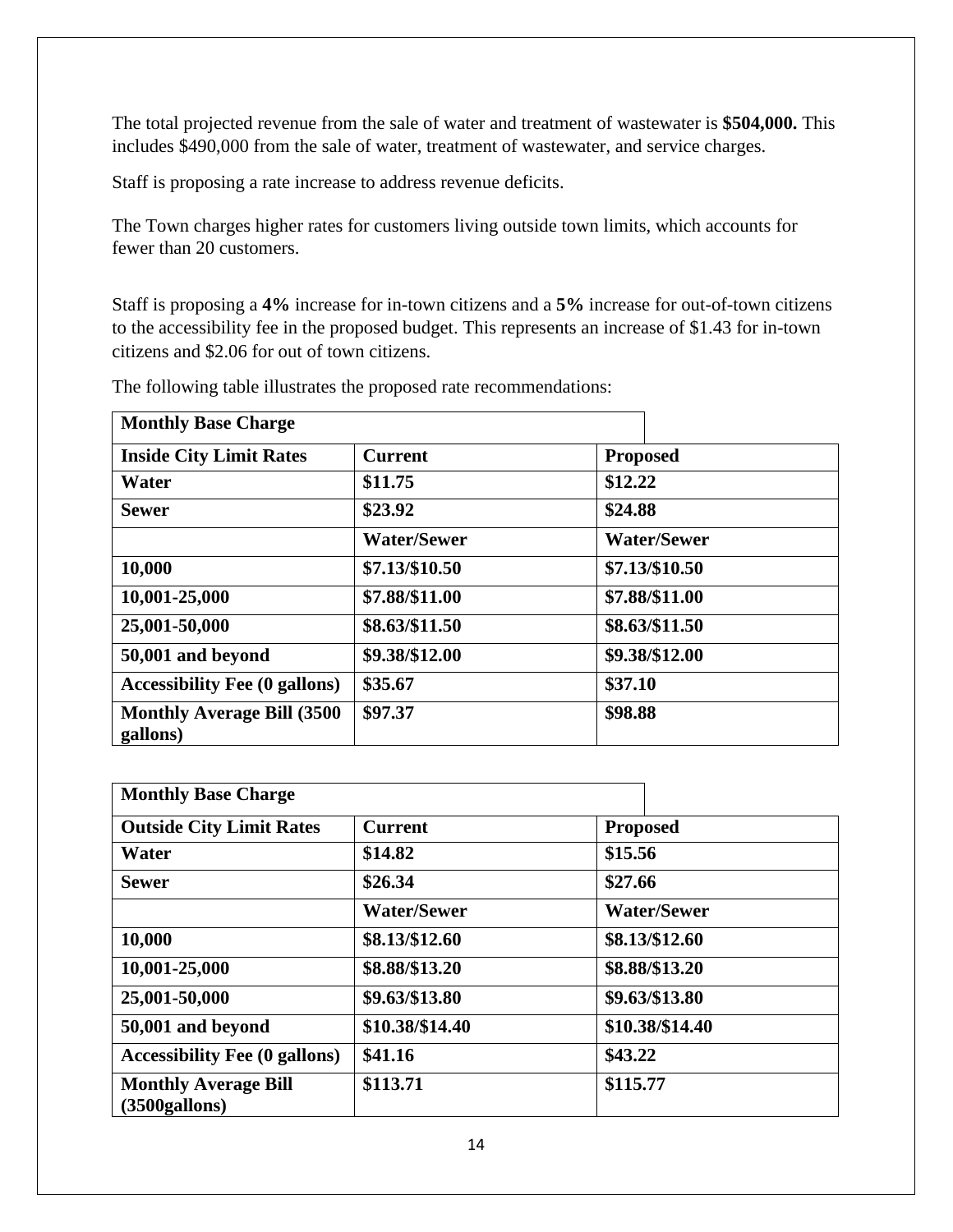The proposed budget recommends the following rate structure and rate increases (4%) for commercial rates:

| <b>Proposed Commercial Rates</b> |         |              |
|----------------------------------|---------|--------------|
| <b>Water-Sewer User</b>          | Water   | <b>Sewer</b> |
| <b>Accessibility Fee</b>         | \$17.32 | \$27.39      |
| $10,000$ gallons                 | \$10.08 | \$13.60      |
| 10,001-25,000                    | \$10.88 | \$14.20      |
| 25,001-50,000                    | \$11.68 | \$14.80      |
| 50,001 and beyond                | \$12.48 | \$15.40      |

The proposed budget recommends the following rate structure and rate increases for industrial rates:

| <b>Industrial Sewer Rates</b> |         |
|-------------------------------|---------|
| <b>Accessibility Fee</b>      | \$48.36 |
| $10,000$ gallons              | \$14.60 |
| 10,001-25,000                 | \$15.20 |
| 25,001-50,000                 | \$15.80 |
| 50,001 and beyond             | \$16.40 |

#### **EXPENSES**

The expenses for the Enterprise Fund are established by department and include Administration, Water, Collections (Sewer), Waste Water Treatment Plant, Governing Body, and Debt Service.

All of the expenses in this fund are associated with the business operations of the water and wastewater department.

| <b>EXPENSES</b>      |           |
|----------------------|-----------|
| Administration       | \$215,057 |
| Water and Sewer      | \$269,500 |
| Governing Board      | \$7,300   |
| Debt                 | \$12,143  |
| <b>EXPENSE TOTAL</b> | \$504,000 |

#### **Departmental Highlights**

**Administration:** The proposed budget for Enterprise Administration \$215,057. This includes salaries, insurance, and office supplies.

Water & Sewer Operations: The proposed budget for Water & Sewer Operations is \$269,500. This includes all maintenance, contracted services, and vehicle repairs. It includes \$88,000 to purchase water from Jones County.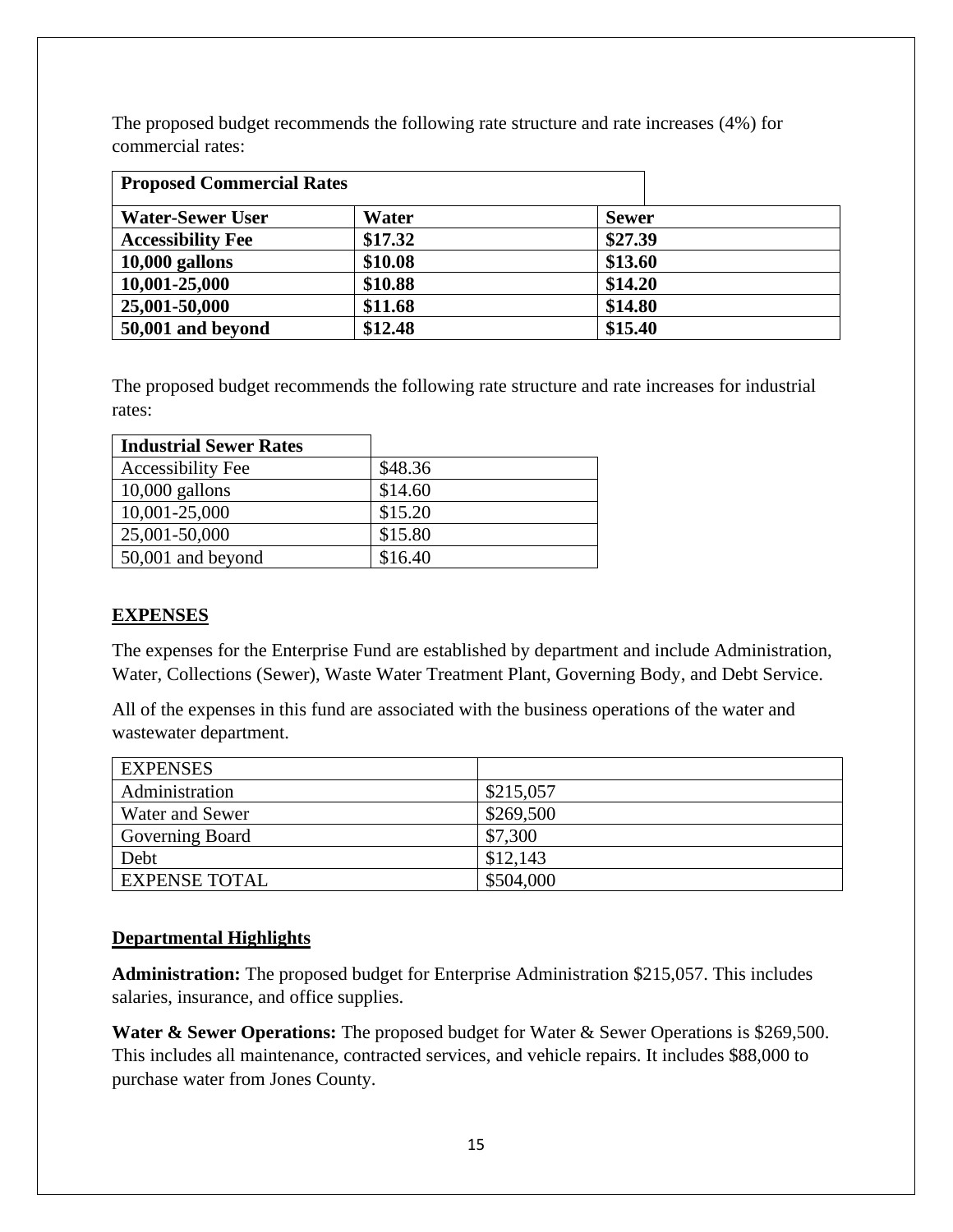**Governing Body:** The proposed budget for Governing Body is \$7,300. This consists of salaries for the Mayor and Board of Commissioners' and training.

**Debt Service:** The proposed budget for debt service is \$12,143. This includes debt service from the Water Treatment Plant and truck payment.



The following graph depicts the funding break down of expenses:

#### **Proposed Budget (DRAFT)**

The recommended proposed budget (Draft Version) includes comparisons from the fiscal year 2019-2020 budget. Information from budget actuals from the previous three years was used as a comparison for developing this proposal.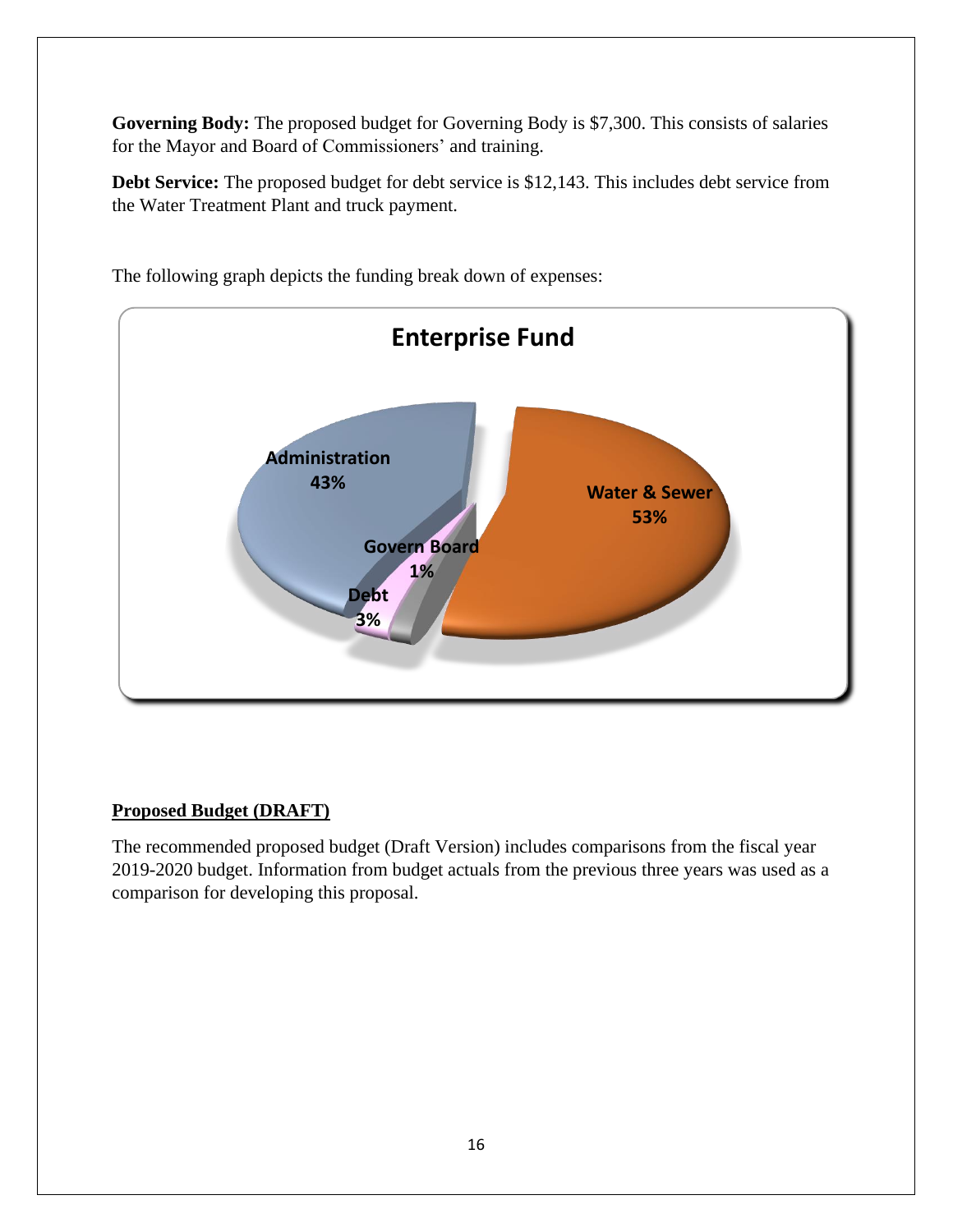

The following graphs indicate changes from FY2019-2020 and FY2020-2021:

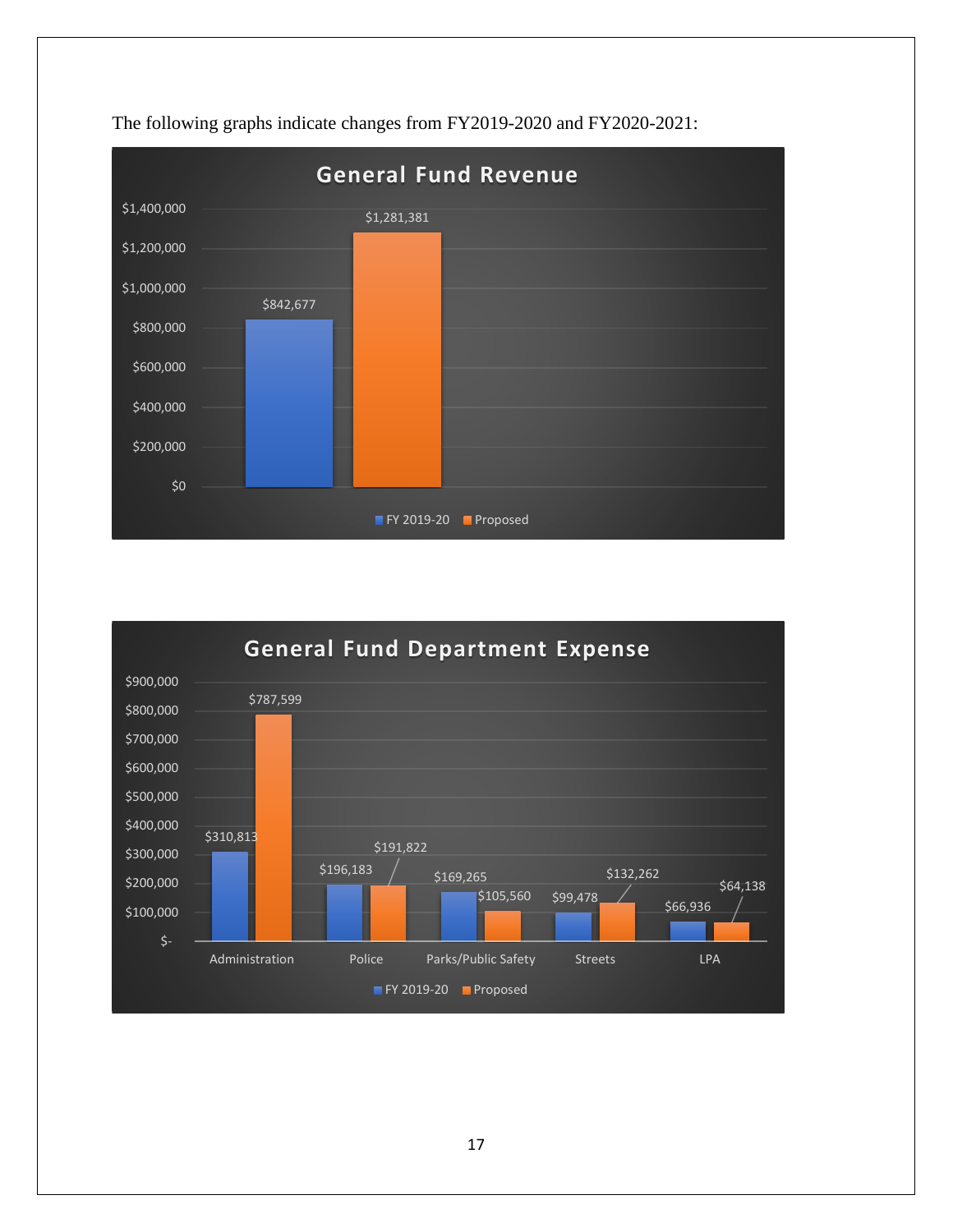